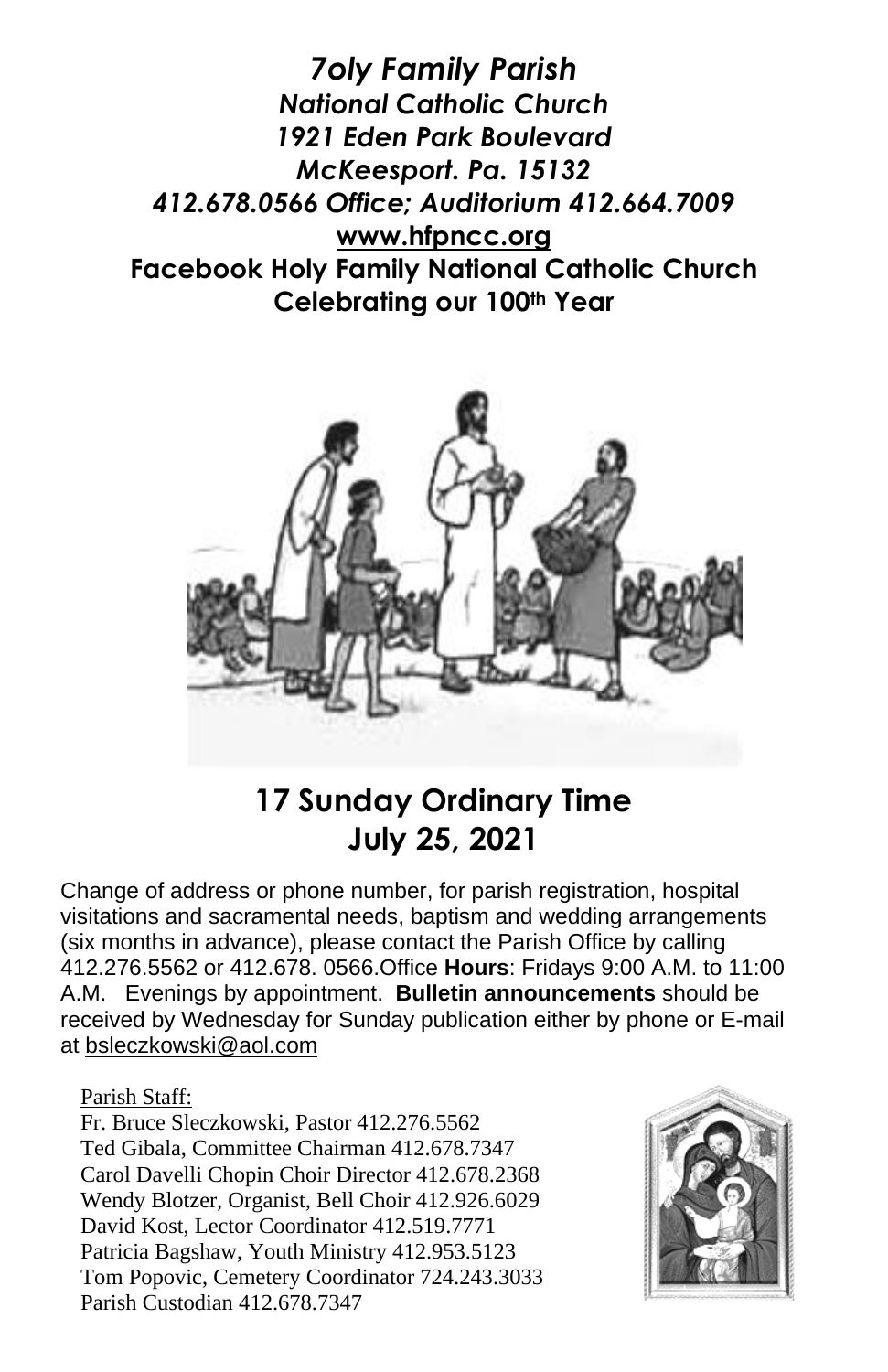## **THIS WEEK**

**Sunday, July 25, 2021 17 Ordinary Time** Holy Mass 9:00 A.M. **+Warren Albeck** Int. Mr. & Mrs. Allen Korenoski and Kristen **+Edmund Adamek** Int. Mrs. Mildred Kotulsky PNU District 5 Quarterly Meeting 7:00 P.M. Via Teleconference

**Sunday, August 1, 2021 18 Ordinary Time** Holy Mass 9:00 A.M. **+Marianne Keith** Int. Aunt Marge Behunek **+Irene Jugan** Int. +Laura Adamek

**District 5 PNU Quarterly Meeting- Today 7:00 P.M.** Please join the meeting from your phone. Info is below. 1-800-977-8002, when prompted, enter the participant code 086657# Wait for the moderator, Melissa Snee, to start the meeting. All Spojnia members are invited to participate.

*In conjunction with the state regulations and in accordance with our bishops, masks will not be required for Holy Mass attendance. Masks can be worn at the discretion of the individual. We ask that you keep to all safety precautions. Next Sunday, the Eucharist will be distributed by intinction, body and blood. Those who desire to receive the Eucharist in both species are to nod their heads upon approaching the sanctuary, otherwise communion will be given by the consecrated host only.*



For more information contact Kristen Korenoski @412.848.921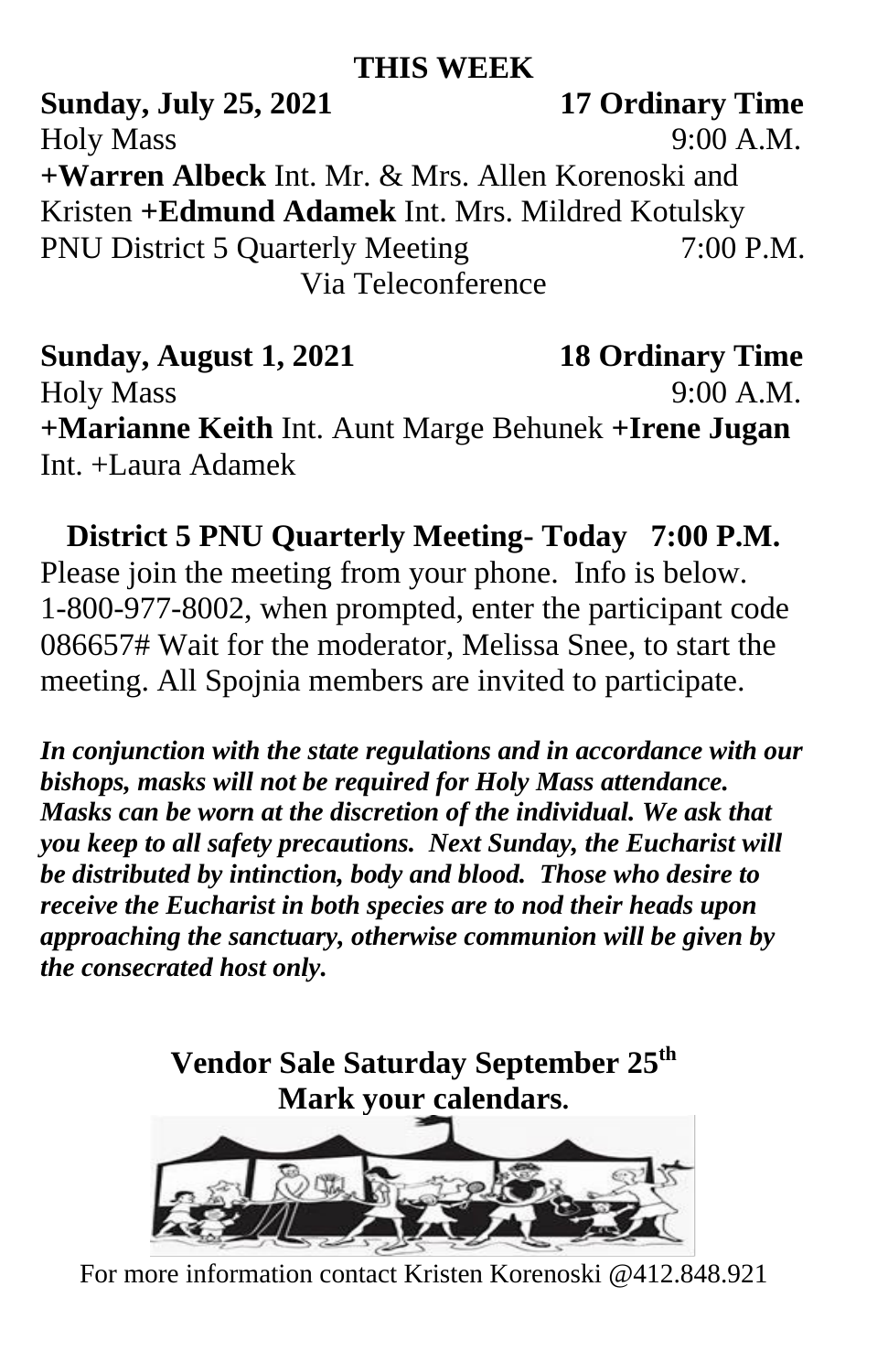#### **Looking For Volunteers**

Holy Family will not be participating in the International Village this year but will opening up our parking lot for those attending the festival. Volunteers will be needed to collect parking fees Tuesday, August 10-Thursday August 12 from 2:00 P.M. till 8:30 P.M. We would like at least two people at the entrance and have people take shifts each evening. Please contact Father Bruce or Ted Gibala if you can help.

#### **Pierogi Sales**

We would like to start our Pierogi sales this fall. Please contact Carol Burlikowski if you are willing to participate @412.398.0162. We will begin with a limited menu and all Covid-19 precautions will be observed.

### **Holy Family Living Tree of Life**

If you would like to mark a special occasion or have a memorial of a loved one, branch leaves can be added to Living Tree of Life in the vestibule. Information can be found at the bookrack in the Church vestibule

## **United YMSof R 7th Annual Golf Tournament**



Saturday September 4, 2021 Labor Day Weekend Sleepy Hollow Golf Course 140 Sandy Banks Rd, Greenfield Township, PA All information can be found on the bulletin board in the Narthex.

**Our Lady of Mt. Carmel 25th Anniversary Celebration September 11, 2021** Mass 4.00 P.M. followed by a dinner \$15.00 per person for meal RSVP by August 22nd @ 814.884.0205